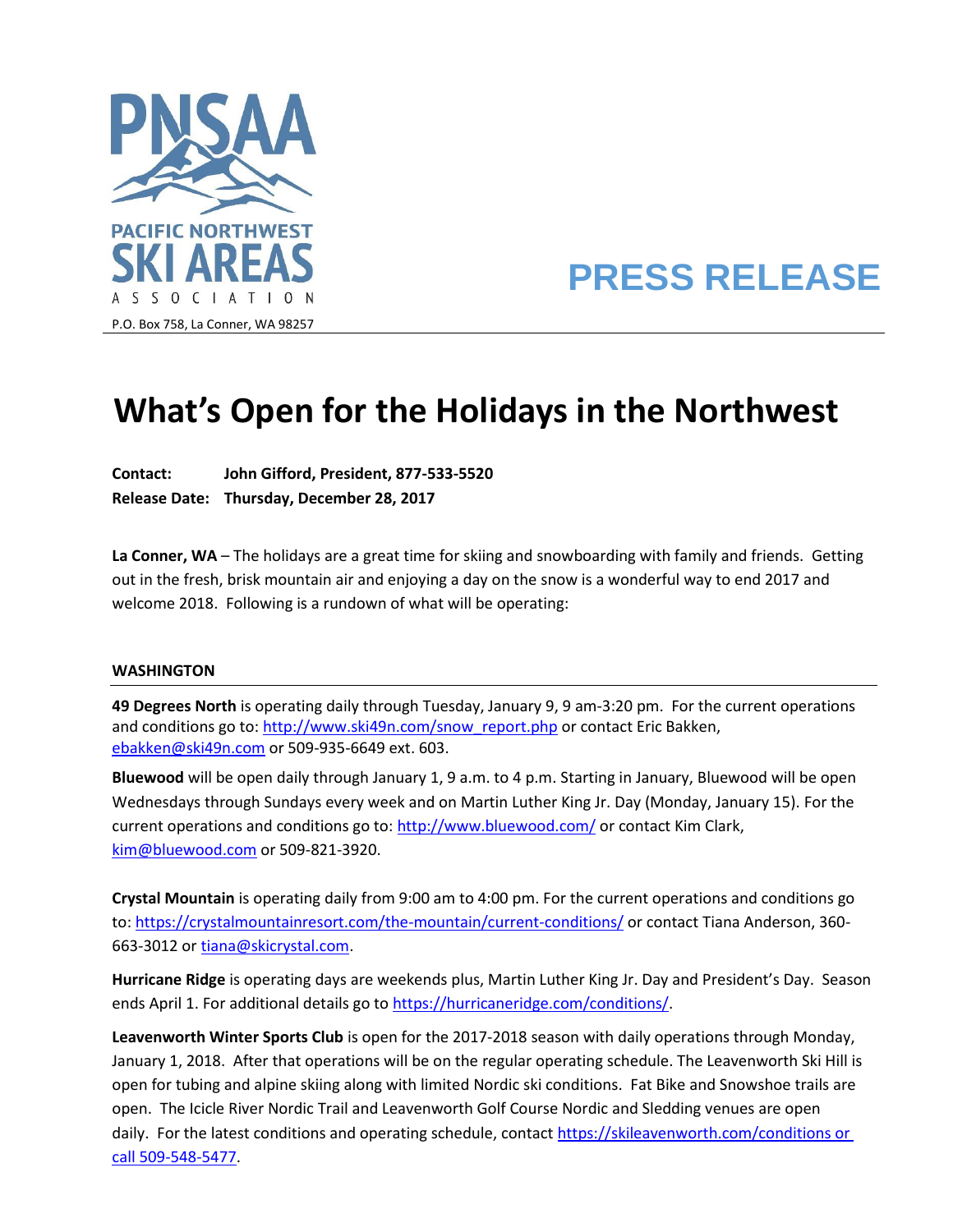**Loup Loup Ski Bowl** is open Friday, December 29 through January 1 from 9 am to 3:45 pm for full operations. New this season is the introduction of Luge Sledding to the Northwest, the very first area in the Western U.S. to offer Luge Sledding. Snowcat service to the Upper Bear Mountain trail system will provide access for Luge sledders, featuring a ride up of 5 km and more than 1200' of elevation gain. The Bear Mountain trails are accessible from the parking lot, allowing Luge sledders to ride more than 12 km of groomed trails. Bear Mountain Luge Sledding will be open on weekends and holiday weeks throughout the season. Periodic free instructional clinics on how to Luge Sled safely. For more details go to<https://skitheloup.com/> or contact CP Grosenick[, manager@skitheloup.com](mailto:manager@skitheloup.com) or 509- 577-3402.

**Methow Trails** is open for cross-country skiing, fat biking and snowshoeing. For more information on trail grooming and conditions go to<http://www.methowtrails.org/winter-trails/grooming/> or contact James DeSalvo, 509-996-3287.

**Mission Ridge** is operating daily through Monday, January 1, 9 am-4 pm. For up-to-date conditions and operations go to<https://www.missionridge.com/snow-report> or contact Tony Hickock, [ahickok@missionridge.com](mailto:ahickok@missionridge.com) or 509-588-9404.

**Mt Baker** is in full holiday operations 9 am to 3:30 pm through Monday, January 1, 2018. For more information go to<https://www.mtbaker.us/snow-report> or contact Amy Trowbridge[, amy@mtbaker.us](mailto:amy@mtbaker.us) or 360-734-6771.

**Mt Spokane Ski & Snowboard Park** is open for the holidays 7-days a week through Monday, January 1, 9 am to 4 pm. Night skiing and the tube hill is open. For more details about operations and conditions go to <http://www.mtspokane.com/snowreport> or contact Brenda McQuarrie[, brenda](mailto:brenda@mtspokane.com)[@mtspokane.com](mailto:groupsales@mtspokane.com) or 509-238-7011.

**Stevens Pass Mountain Resort** is open for daily operations 9 am to 4 pm with all lifts operating. The Nordic Center is open Thursday through Sunday 9 AM to 4 PM. For more operations and conditions information go to<https://www.stevenspass.com/site> or contact Chris Danforth, [christopher.danforth@stevenspass.com](mailto:christopher.danforth@stevenspass.com) or 206-812-7856.

**The Summit at Snoqualmie** is open 7 days a week from 9 a.m. to 4 p.m. Tubing is also open. For more operation and conditions details go to [http://www.summitatsnoqualmie.com/conditions,](http://www.summitatsnoqualmie.com/conditions) or contact Guy Lawrence, [glawrence@summiti90.com](mailto:glawrence@summiti90.com) or 425-434-6728.

**White Pass** is open daily 8:45 am to 4 pm. Nordic skiing is also open. For conditions and operation updates visi[t www.skiwhitepass.com](http://www.skiwhitepass.com/) or contact Kathleen Goyette, [kat@skiwhitepass.com](mailto:kat@skiwhitepass.com) or 509-945-3189.

# **OREGON**

**Anthony Lakes** will be open daily through Monday, January 1, conditions permitting. For more information on operations and conditions go to <https://anthonylakes.com/> or contact Chelsea Judy, [chelsea@anthonylakes.com](mailto:chelsea@anthonylakes.com) or 541-856-3277 x12.

**Mt Bachelor** is open for daily 9 am to 4 pm. For more information on operations and conditions go to <http://www.mtbachelor.com/conditions-report/> or contact Drew Jackson, [djackson@mtbachelor.com](mailto:djackson@mtbachelor.com) or 541-693-0953.

**Mt Ashland** will open Sonnet Terrain Park on Saturday, December 30, 10 am to 5 pm with rope-tow-serviced terrain park for skiers and riders, the T-Bar and Granite grill will be offering food and drink, and the retail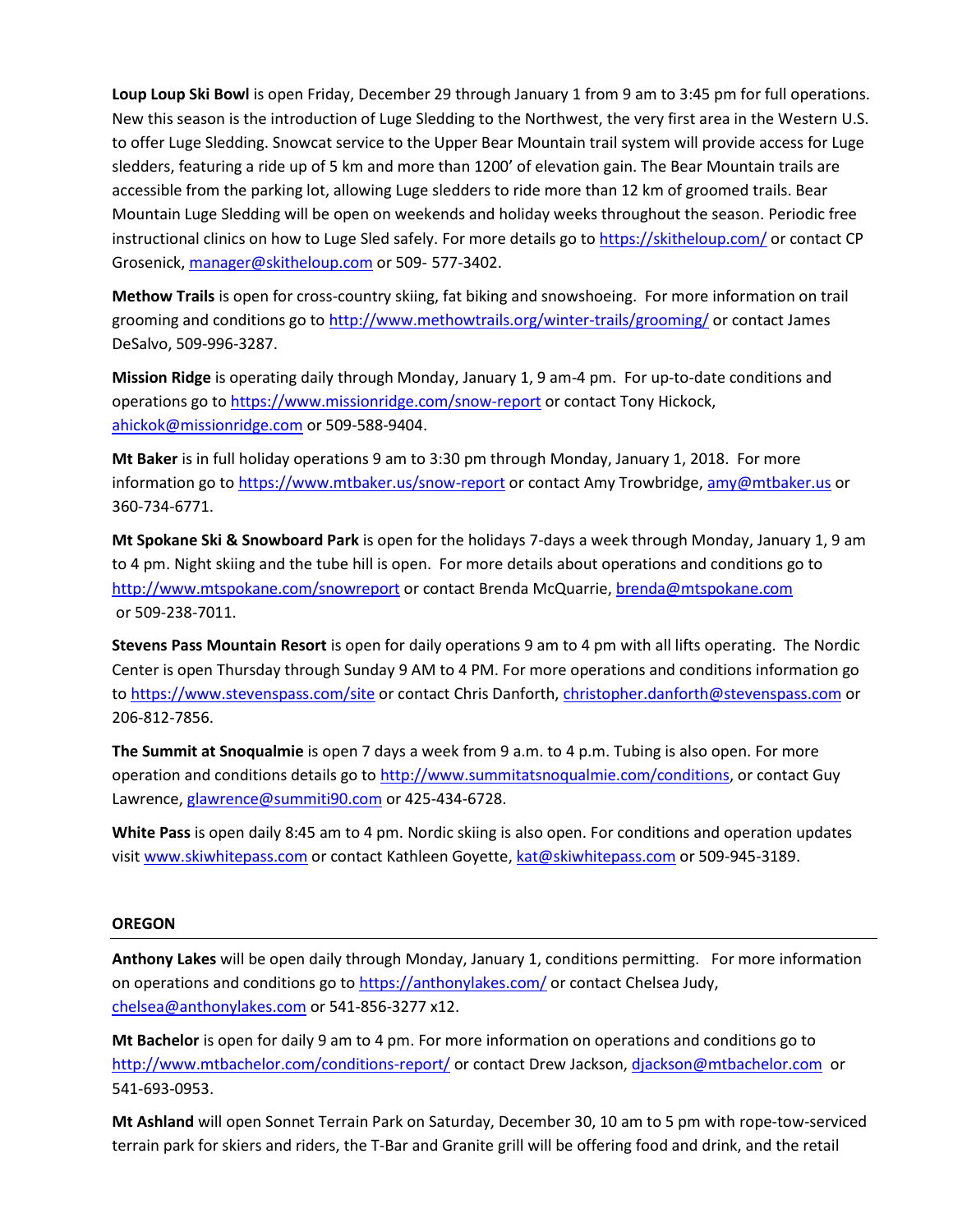shop will be open with closeout deals as well as new logo wear and mountain provisions. For more details go to<https://www.mtashland.com/mountain-report/> or contact Amy Schlotterback, [aschlotterback@mtashland.com](mailto:aschlotterback@mtashland.com) or 541-482-2897 ext. 208.

**Mt Hood Meadows** is open will for day and night operations every day through Monday, January 1, 9 am to 4 pm, except to midnight Sunday, December 31 (New Year's Eve). Mt. Hood Meadows will run free shuttles from the Hood River events site to the ski area through Monday, January 1. The complete shuttle schedule at [Mt Meadows Free Shuttle.](https://www.skihood.com/about-us/meadows-blog/posts/2017/12/mt-hood-meadows-offers-free-shuttles-from-hood-river-to-alleviate-peak-day-traffi) For more about operations and conditions go to [https://www.skihood.com/the](https://www.skihood.com/the-mountain/conditions)[mountain/conditions](https://www.skihood.com/the-mountain/conditions) or contact Dave Tragethon, [Dave.Tragethon@skihood.com](mailto:Dave.Tragethon@skihood.com) or call 971-373-8111.

**Mt Hood Skibowl** is open with Eastside Terrain Park, Lower Bowl and Multorpor Chair Lifts operating every day and night through January 1st from 9:00am to 10:00pm On Friday and Saturday night lifts will operate until 11 pm, and until 2 am on New Year's Eve. The Olympic Ski and Snowboard School and Rental Center, Beer Stube and Starlight Café will be open from 9 am-5 pm through January 1st. The Snow Tube & Adventure Park open every day through Monday, January 1, 2018, 10 am to 10 pm. For additional details go to [www.skibowl.com](http://www.skibowl.com/) or contact Sam White, [sam@go.skibowl.com](mailto:sam@go.skibowl.com) or 503-272-3206 x1103.

**Timberline** is operating daily from 9am-4pm, conditions permitting. Night skiing begins Friday, December 22 (no night skiing on Sunday, December 24). For more details and conditions go to: <http://www.timberlinelodge.com/conditions/> or contact John Burton, [jburton@timberlinelodge.com,](mailto:jburton@timberlinelodge.com) (503) 272-3345.

**Warner Canyon** is operating daily through Monday, January 1, 2018. The lodge opens at 8 am; lifts operating from 9 am-4 pm. For more details and conditions go to[: http://warnercanyon.org/](http://warnercanyon.org/) or contact Barry Shullanberger[, bshullan@yahoo.com.](mailto:bshullan@yahoo.com)

# **IDAHO**

**Bogus Basin** is open for top to bottom skiing 9 am to 4:30 pm daily for the holidays through January 7, 2018. For more information go to[: https://bogusbasin.org/the-mountain/overview/conditions-webcams/](https://bogusbasin.org/the-mountain/overview/conditions-webcams/) or contact Susan Saad, [Susan@bogusbasin.org](mailto:Susan@bogusbasin.org) or call 208-332-5129.

**Lookout Pass** is open daily through Tuesday, January 9, 9 am to 4 pm. For more information go to <https://skilookout.com/snow-report> or contact Matthew Sawyer, [Matt@SkiLookout.com](mailto:Matt@SkiLookout.com) or 208-744-1301.

**Silver Mountain Resort** will open daily through Monday, January 1. For more information on operations or conditions go t[o http://www.silvermt.com/snow-report](http://www.silvermt.com/snow-report) or contact Willy Bartlett, [WillyB@silvermt.com](mailto:WillyB@silvermt.com) or 208-783-1524.

**Schweitzer Mountain Resort** is in full seven-day winter operating schedule. More details on operations and conditions a[t https://www.schweitzer.com/explore/snow-report/](https://www.schweitzer.com/explore/snow-report/) or by contacting Dig Chrismer, [dchrismer@schweitzer.com](mailto:dchrismer@schweitzer.com) or 208-255-3031.

#### **ALASKA**

**Alyeska Resort** is open 7 days a week. For more information on operations and conditions go to <http://www.alyeskaresort.com/snow-report> or contact Ben Napolitano[, bnapolitano@alyeskaresort.com](mailto:bnapolitano@alyeskaresort.com) or 907-382-6579.